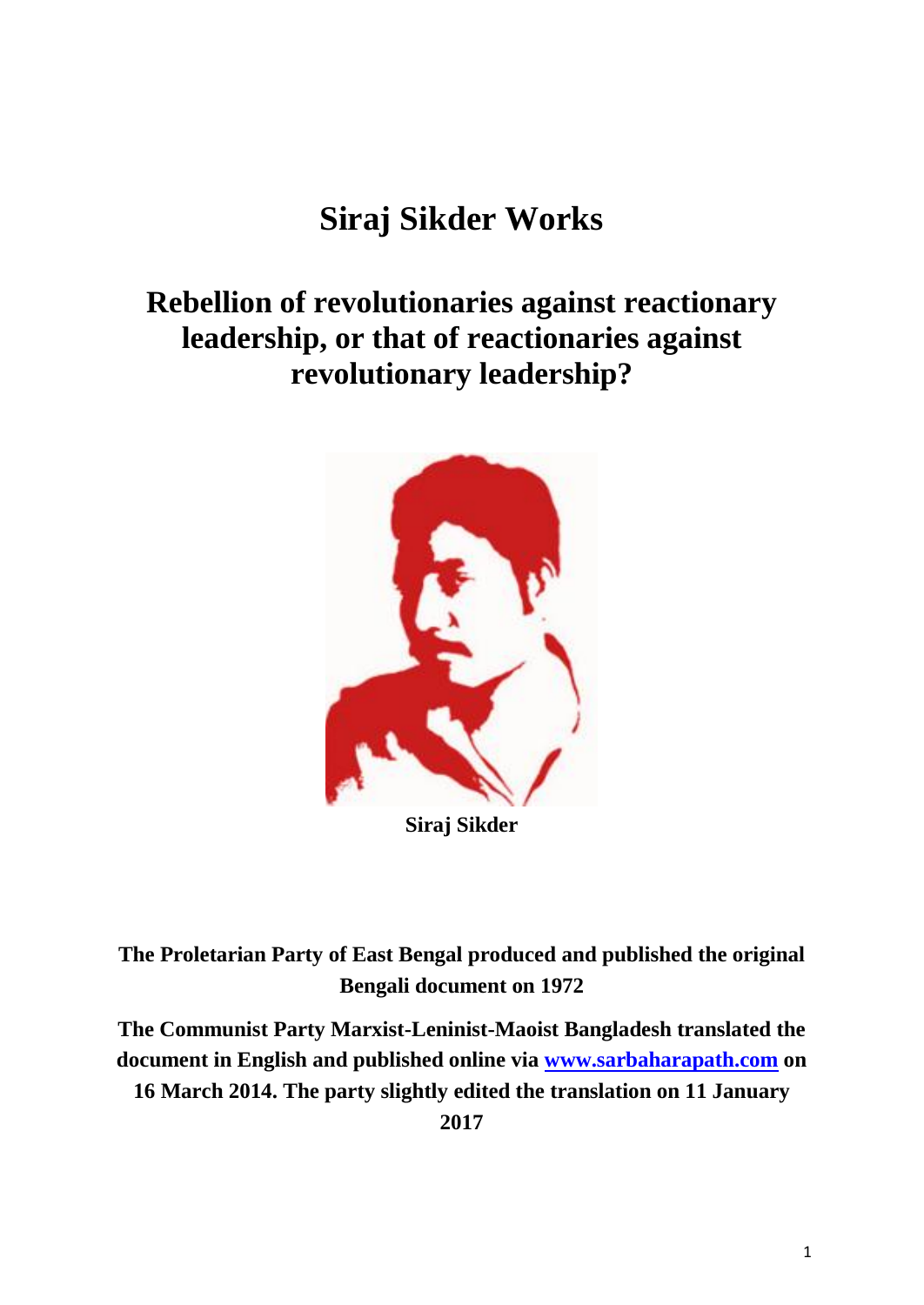The traitor Fazlu-Sultan clique is making hue and cry saying that they have rebelled against the 'reactionary' leadership of comrade Siraj Sikder and central committee, and others should do the same too; they serve people, love people and revolution, and they are revolutionary and communist etc.

By Marxism-Leninism-Mao Tse-tung Thought, we should determine who is revolutionary and who is reactionary and what the real incident is.

#### **Only the correct Marxist-Leninists can produce correct line**

The Fazlu-Sultan clique says that the politics of organization is correct while the leader is reactionary.

The leadership of the organization comrade Siraj Sikder produced the correct politics of the organization and other correct lines, on the basis of that only, the organization developed and reached at the current stage.

In spite of the fact that the organization's political and other line is correct and comrade Siraj Sikder is correct on that, yet, according to them, he is reactionary.

They could not find any error of the central committee or comrade Siraj Sikder on any political, theoretical or ideological question.

They have taken rumor, slander, falsification and personal bad naming as their manifesto.

Since the very ancient time till now, the reactionaries, by not being able to attack politically, ideologically and theoretically, at last adopted rumor, slander, conspiracy, intrigue and personal bad naming. Such things were done against all including Marx-Engels, Lenin, Stalin, Mao.

In the First International, Bakunin wrote to Marx to have his trust, *"I am a student of you, and I am proud of that."* Later, when his conspiracy to seize power of the first international failed, he called bad name to Marx and said, *"As a German and Jews, he (Marx) is top to bottom an autocrat and dictator."*

In the Second International too, the renegade Kautsky used the same language to call bad names to Lenin. He condemned him by branding him as *"God of atheists"* by saying, *"he (Lenin) not only made Marxism a state religion but also a middle age or Eastern myth."*

In the Third International, Trotsky-Tito attacked Stalin by branding him a *"bureaucratic"*  dictator.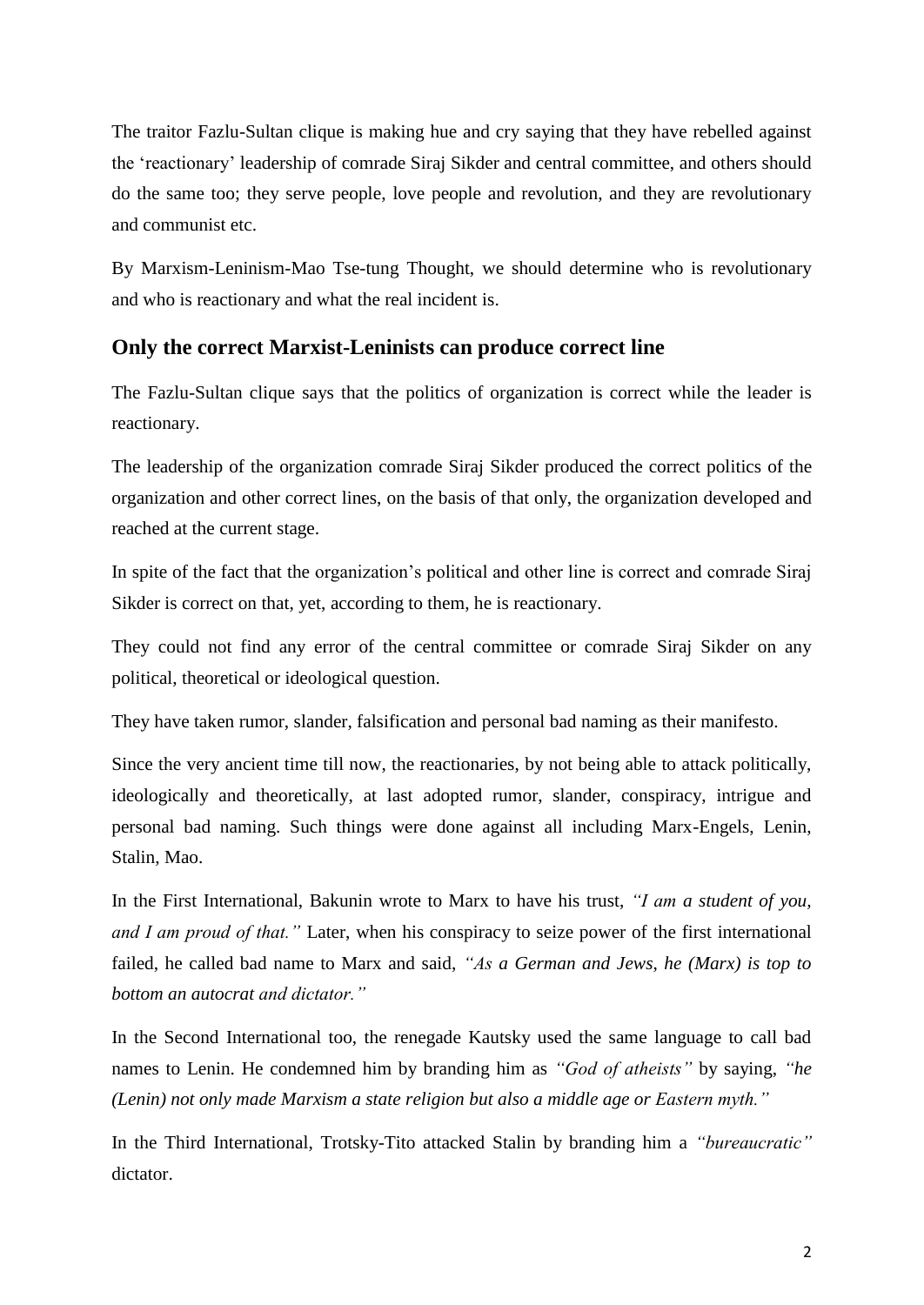Khrushchev, in each of his words and writings made quotation by praising Stalin, even called Stalin as 'Great father Stalin' but secretly conspired to overthrow Stalin. He slandered Stalin as 'dacoit', 'murderer', 'goon', 'tyrant', 'fascist' and all sorts of bad name.

Liu Chao Chi and Co. traitors, to achieve Chairman Mao's trust, made Chairman Mao's quotation and praised him in each of their words and writings, but secretly, they continued conspiracy to overthrow Chairman Mao. Lin Piao also did the same.

The Fazlu-Sultan clique praised comrade Siraj Sikder, said that to oppose him means to oppose revolution, and he wrote poem in praise of him. But when conspiracy to seize power failed, they, by uniting with various forms of revisionists, made filthy slanders, like Khrushchev, against comrade Siraj Sikder branding him bureaucratic and dictator.

Thus, by adopting the old tactics of their master Khrushchev, Liu Chao Chi, Lin Piao and other old and modern revisionists, they said comrade Siraj Sikder reactionary by recognizing the fact that he is correct in political and other lines.

## **Can a comrade be reactionary in personal life when in fact he makes correct political, organization and military line?**

One can make correct line if he or she achieves proletarian world outlook and apply it to political and other fields. It proves that his or her proletarian aspect is principal when he or she prepares political and other lines.

One is reactionary in personal life means that he or she applies reactionary world outlook in personal life. Therefore, reactionary aspect is principal in his or her personal life.

A cadre, who is in personal life, has family, children; on the one hand, he or she takes shelterfood, converse and mix with other comrades, and on the other, he or she resolves political, organization and other problems daily.

If the theory "proletariat in political and other lines but reactionary in personal life" is correct, every day, two aspects will be principal at the same time that means proletarian aspect is principal at the time of resolving political and other problems while reactionary aspect is principal in personal life.

But Marxism teaches us that one aspect is principal in one comrade in a particular time and that's what determines what the comrade is. If his reactionary aspect is principal, he is reactionary. If his revolutionary aspect is principal, he is revolutionary.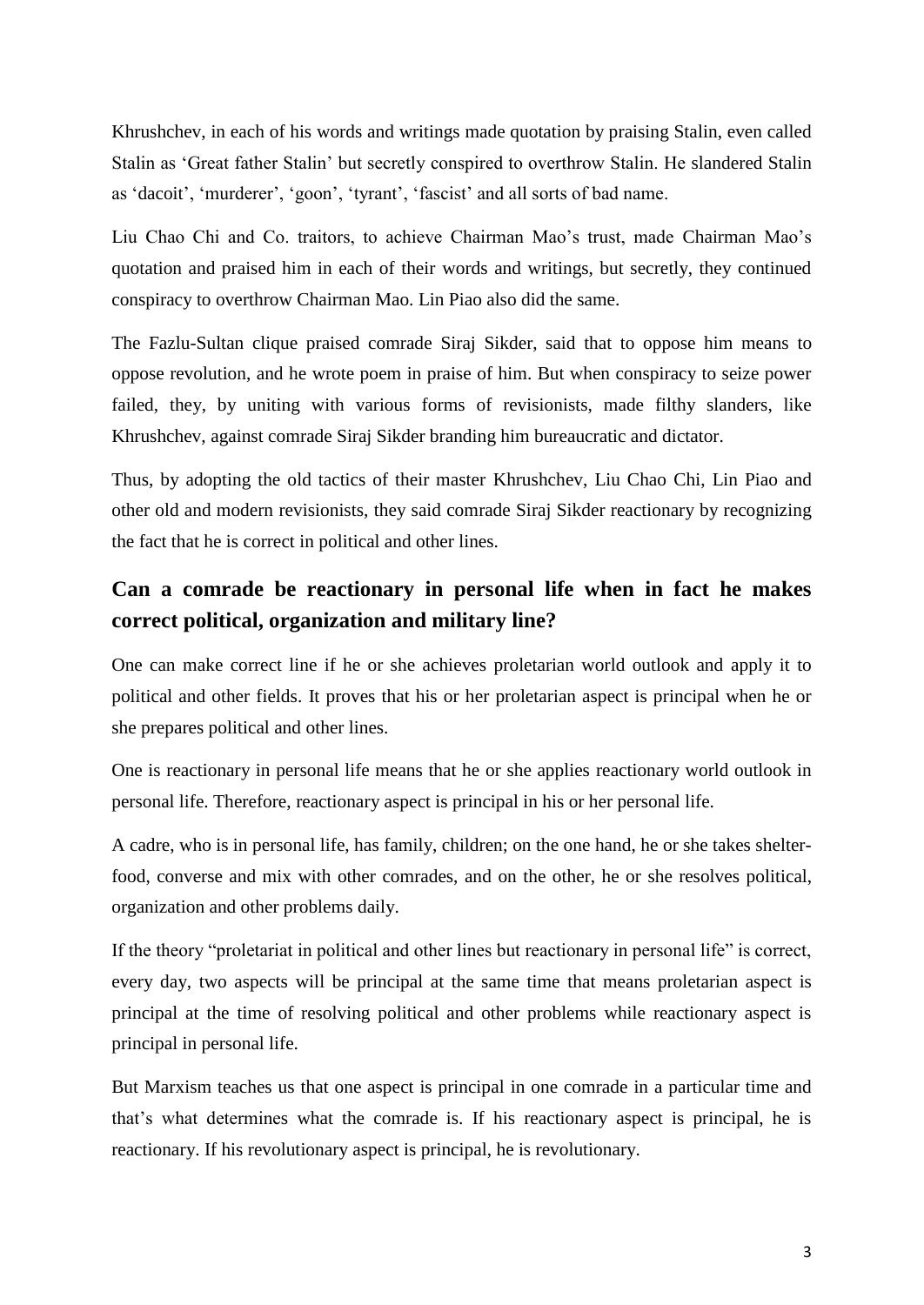And, the transformation of these aspects, that means, transformation of proletarian aspect principal to secondary, or reactionary aspect principal to secondary needs time. This change cannot occur several times a day. That means this is an anti-Marxist theory that one is principal in the morning, another in the afternoon or noon or both are principal at the same time.

Therefore, a comrade who is proletariat in political and other fields, at the same time cannot be reactionary in personal life. Either he or she is reactionary or he or she is proletariat in both political and personal life.

That is why comrade Siraj Sikder being proletariat in preparing political and other lines, cannot be at the same time reactionary in personal life. In personal life too, his principal aspect is proletarian.

Even if the principal aspect is proletarian, secondary aspect may manifest in political and personal life. That is why comrades have mistakes. There are no such revolutionaries in the world who haven't had any mistakes. Therefore, when judging comrades, we have to determine which aspect is principal – proletarian or non-proletarian. He or she is proletariat whose proletarian aspect is principal. He or she is reactionary whose reactionary aspect is principal. To say those comrades reactionary whose proletarian aspect is principal is an act of reactionaries and class enemies.

Chairman Mao said about evaluating cadres on the basis of reviewing their aspects, *"Draw two lines of distinction. First, between revolution and counter-revolution, between Yenan and Sian. Some do not understand that they must draw this line of distinction. For example, when they combat bureaucracy, they speak of Yenan as though "nothing is right" there and fail to make a comparison and distinguish between the bureaucracy in Yenan and the bureaucracy in Sian. This is fundamentally wrong. Secondly, within the revolutionary ranks, it is necessary to make a clear distinction between right and wrong, between achievements and shortcomings and to make clear which of the two is primary and which secondary. For instance, do the achievements amount to 30 per cent or to 70 per cent of the whole? It will not do either to understate or to overstate. We must have a fundamental evaluation of a person's work and establish whether his achievements amount to 30 per cent and his mistakes to 70 per cent, or vice versa. If his achievements amount to 70 per cent of the whole, then his work should in approve the main. It would be entirely wrong to describe work in which the achievements are primary as work in which the mistakes are primary. In our approach to problems, we must not forget to draw these two lines of distinction, between revolution and*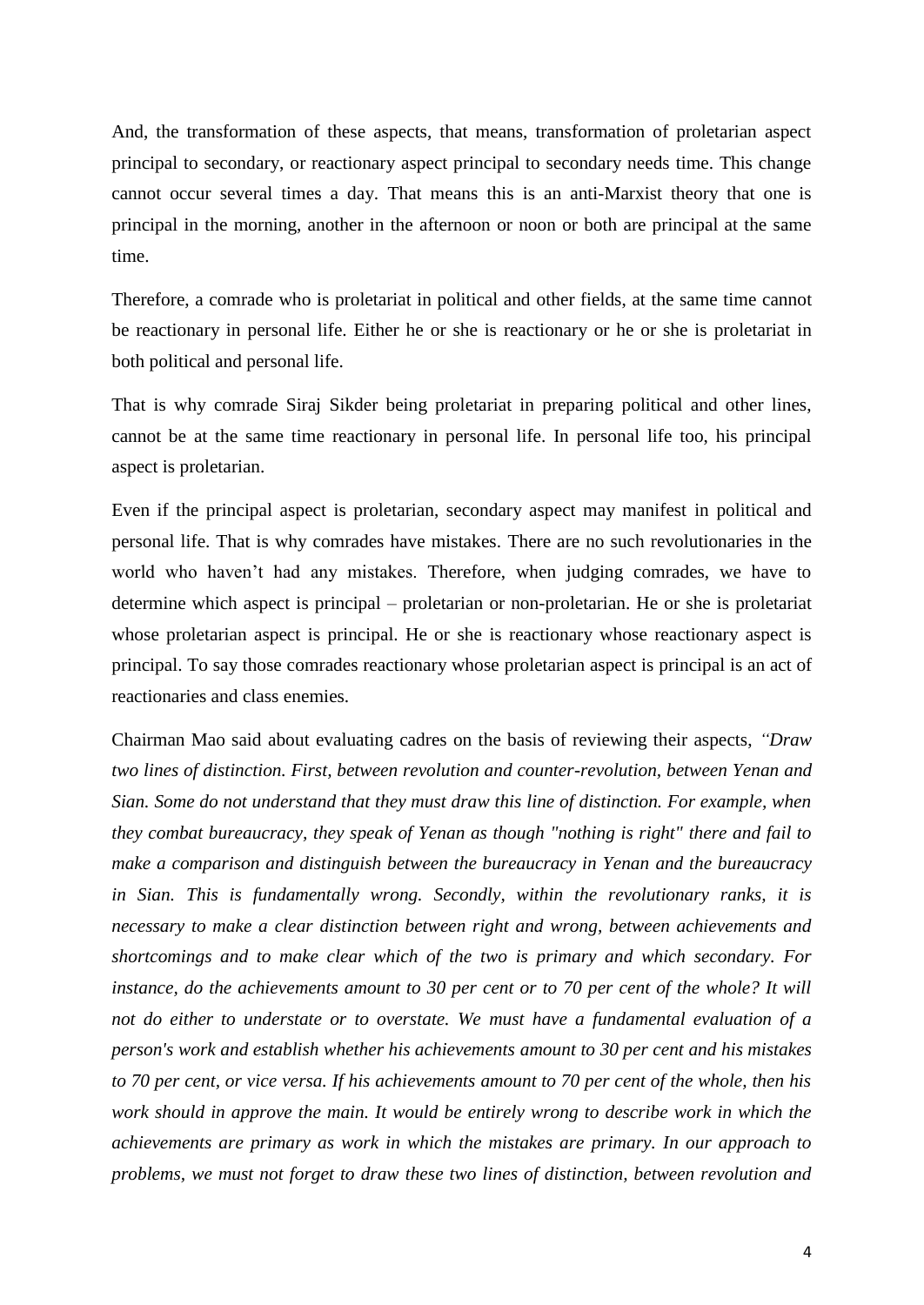*counter-revolution and between achievements and shortcomings. We shall be able to handle things well if we bear these two distinctions in mind; otherwise, we shall confuse the nature of the problems. To draw these distinctions well, careful study and analysis are of course necessary. Our attitude towards every person and every matter should be one of analysis and study. "*

That is why Chairman Mao said, *"We should not blindly label anybody with opportunist brand, or adopt that method of struggle against him."*

The Fazlu-Sultan clique, by not adopting the method of Marxist analysis, have marked those comrades as reactionaries who have revolutionary aspect principal.

#### **Is the Fazlu-Sultan clique revolutionary?**

Chairman Mao said, *"What are the requirements for worthy successors to the revolutionary cause of the proletariat?"*

*"They must be revolutionaries who wholeheartedly serve the overwhelming majority of the people of China and the whole world, and must not be like Khrushchev who serves both the interests of the handful of members of the privileged bourgeois stratum in his own country and those of foreign imperialism and reaction."*

The Fazlu-Sultan clique, other than serving people, served own clique, lover, post and power; and at last made conspiracy-intrigue, stole arms and money, deceived cadres and conspired to secretly kill pure revolutionaries.

Thus, he made all-out effort to weaken and smash the Proletarian party of East Bengal.

Isn't it the best service to enemies of East Bengal and world and the various forms of revisionists?

Chairman Mao said, they must be model in applying the Party's democratic centralism, "*must master the method of leadership based on the principle of from the masses, to the masses, and must cultivate a democratic style and be good at listening to the masses. They must not be despotic like Khrushchev and violate the Party's democratic centralism, make surprise attacks on comrades or act arbitrarily and dictatorially."*

The Fazlu-Sultan clique totally suppressed democratic centralism of party under their feet, give prominence to own wish and committed despotism. They violated the congress-elected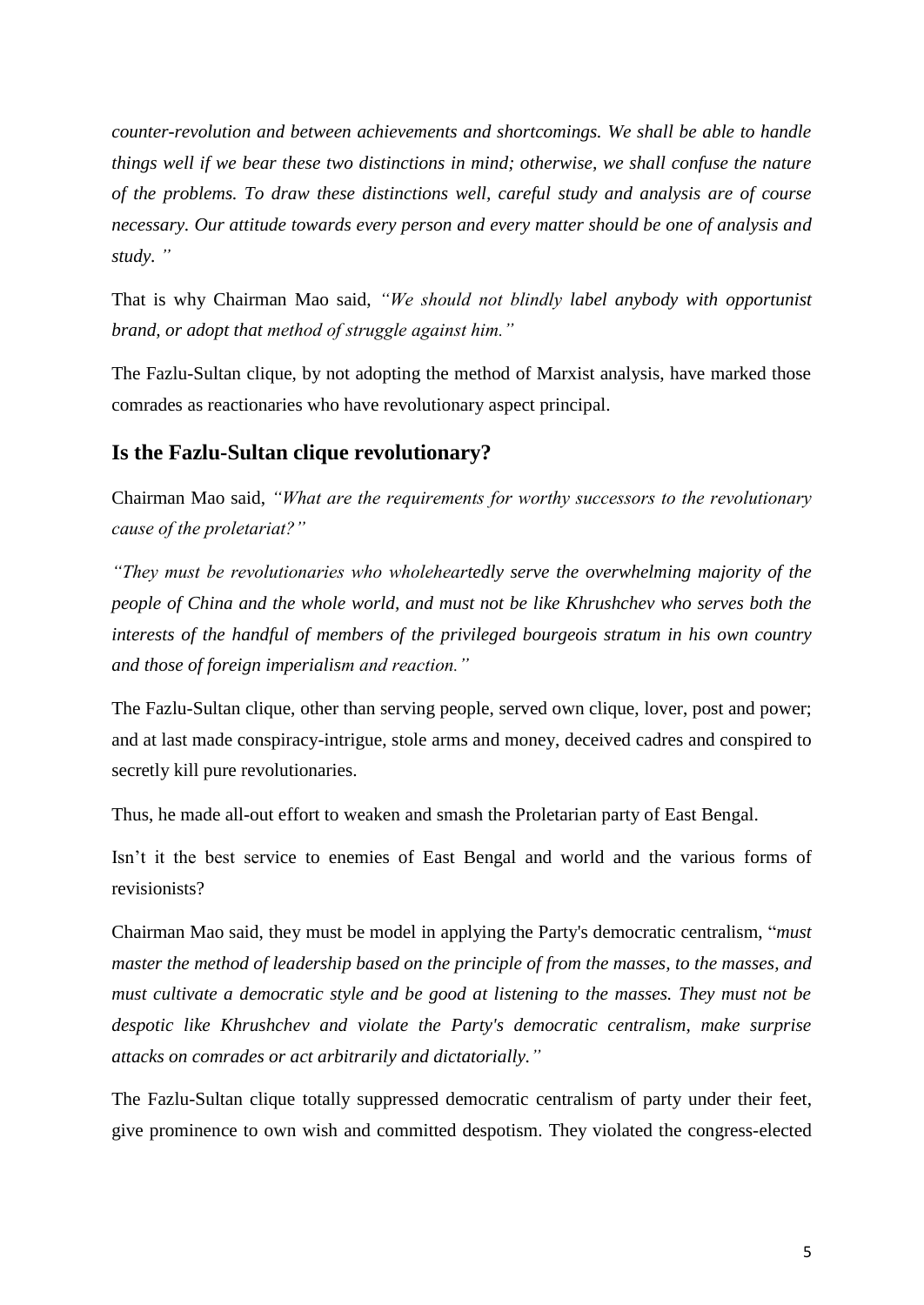central committee, chairman and unanimously taken decision in the meeting. Thus they violated democracy. They violated party decision. Thus they abandoned centralism.

In order to materialize own views and wishes, they, other than carrying democratic struggle in proper level of party, made conspiracy and intrigue, made surprise attack on comrades and spread filthiest personal slander against them because they (Fazlu-Sultan) were ousted from post.

Their wish was to start autocracy of individuals.

Chairman Mao said, *"They must especially watch out for careerists and conspirators like Khrushchev and prevent such bad elements from usurping the leadership of the Party and the state at any level."*

The Fazlu- Sultan clique made conspiracy and intrigue, became double dealer, lied and staged show. Thus, they expressed own real face as utter careerist and conspirator.

Chairman Mao said, *"They must be genuine Marxist-Leninist and not revisionists like Khrushchev wearing the cloak of Marxism-Leninism."*

The Fazlu-Sultan clique, by hanging the signboard of Marxism-Leninism, actually remained as feudalist, petit bourgeoisie lumpen. Their class itself manifests as revisionism under the cover of Marxism.

Chairman Mao said, *"A Communist should have largeness of mind and he should be staunch and active, looking upon the interests of the revolution as his very life and subordinating his personal interests to those of the revolution; always and everywhere he should adhere to principle and wage a tireless struggle against all incorrect ideas and actions, so as to consolidate the collective life of the Party and strengthen the ties between the Party and the masses; he should be more concerned about the Party and the masses than about any individual, and more concerned about others than about himself. Only thus can he be considered a Communist."*

The Fazlu-Sultan clique is not open-minded. They did not express their inside evil intention and thought.

They destroyed the trust of party and stole arms-money of party. They showed their action for personal love and post and to form clique. But, other than showing their action for work of party and revolution, they fled.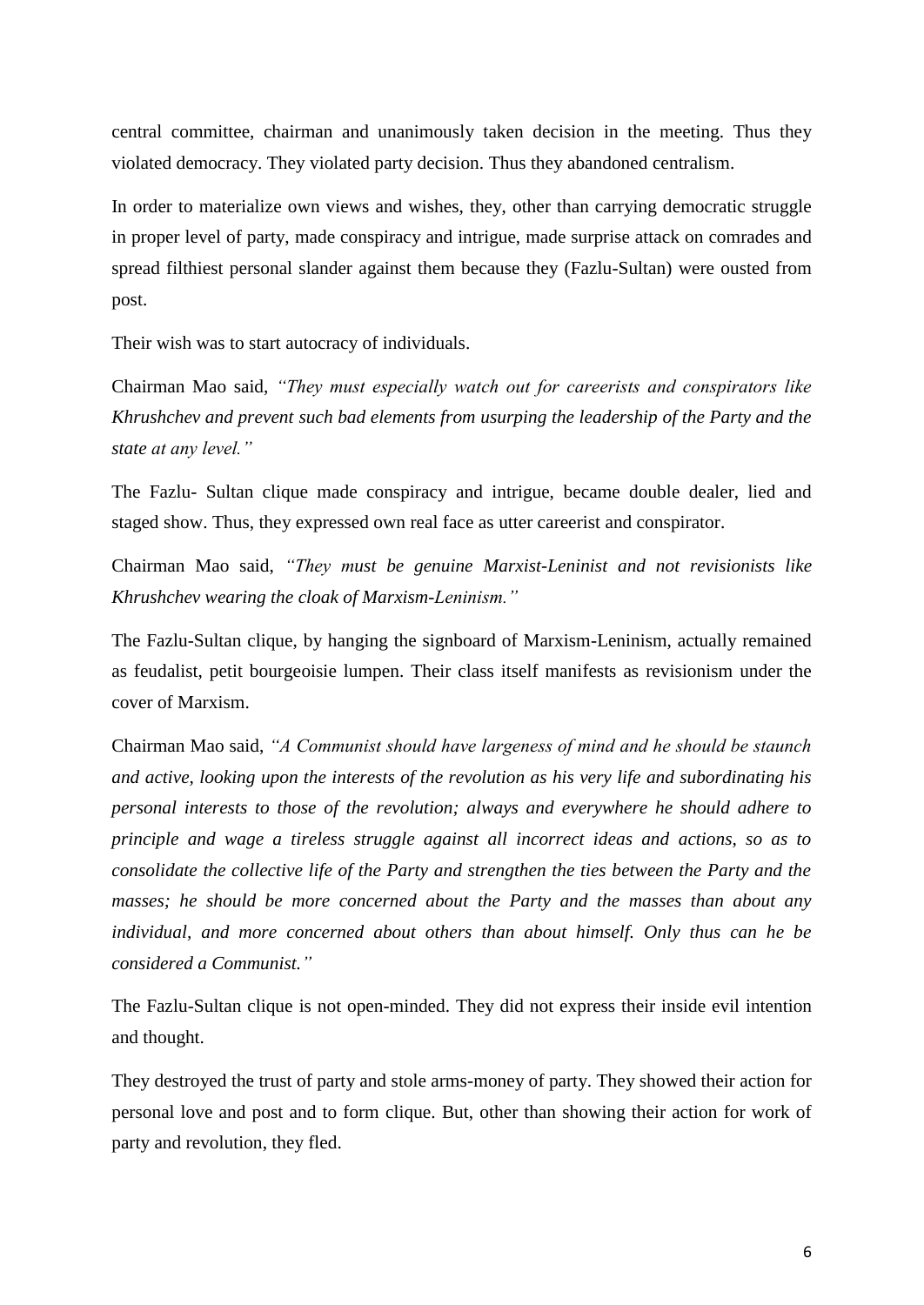Other than placing the interest of revolution above own lives, they placed the interest of lover, sex and post above revolution, fled to save own lives, for lover, became opportunist, made conspiracy-intrigue for post and at last posed themselves as the leader by forming faction.

Other than being firm on the side of correct principle and thought, they became liberalist to themselves and others.

The Fazlu clique hided deviation of Tareq and Sultan. Fazlu and Sultan hided deviation of own and each other, they made contact with various renegades, opportunists and those elements who have discontent with party, formed faction by taking them and united on the basis of opportunism.

Other than consolidating party's collective life and the interconnection between party and people, spread rumor, slander and bad name to destroy party life, make doubt each other and make many cadres and people have non-confidence on party and leadership.

They became more careful to own lover, security and post. Other than being careful to others, they conspired to make comrades (even comrade who was seriously ill) arrested and annihilated.

From the above mentioned analysis, we can see that the Fazlu-Sultan clique is completely reactionary and counterrevolutionary.

#### **Is the Fazlu-Sultan clique patriot?**

If the Fazlu-Sultan clique was patriot or they had minimum love for people and country, they would not commit counterrevolutionary act to kill genuine comrades of a revolutionary party, hatch conspiracy, stole money and arms and disgrace party and leadership. They are counterrevolutionary and reactionary.

Counterrevolutionaries and reactionaries, whatever extent they make leap service patriotism; actually they are traitor to country, cheater to people and killer. In the name of serving people what they do is to confuse and deceive people; they do huge harm to people in the name of loving people, do national treachery and treason in the name of patriotism, and counterrevolution and subservience in the name of revolution.